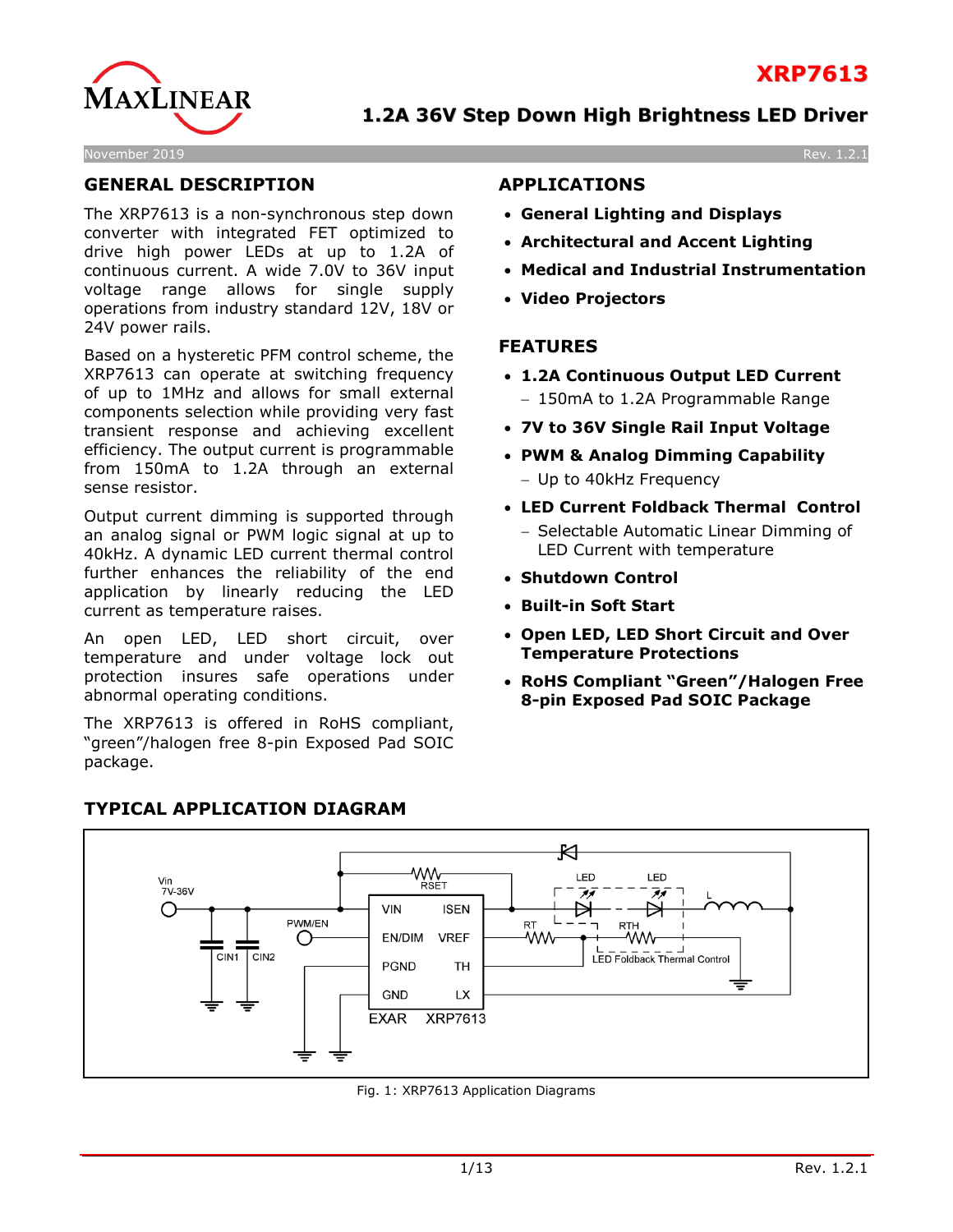

#### **ABSOLUTE MAXIMUM RATINGS**

These are stress ratings only and functional operation of the device at these ratings or any other above those indicated in the operation sections of the specifications below is not implied. Exposure to absolute maximum rating conditions for extended periods of time may affect reliability.

| Lead Temperature (Soldering, 10 sec)  260°C |  |
|---------------------------------------------|--|
| ESD Rating (HBM - Human Body Model)         |  |
|                                             |  |

#### **OPERATING RATINGS**

| Operating Temperature Range -40°C to 85°C |  |
|-------------------------------------------|--|
|                                           |  |
|                                           |  |
|                                           |  |

Note 1: Package is placed on 2-layer PCB with 2 ounces copper and 2 square inch, connected with 8 vias.

# **ELECTRICAL SPECIFICATIONS**

Specifications with standard type are for an Operating Ambient Temperature of  $T_1 = T_A = 25^{\circ}C$  only; limits applying over the full Operating Ambient Temperature range are denoted by a " $\bullet$ ". Minimum and Maximum limits are guaranteed through test, design, or statistical correlation. Typical values represent the most likely parametric norm at  $T_A = 25^{\circ}C$ , and are provided for reference purposes only. Unless otherwise indicated, VIN = 12V, L=47µH, 1 x LED and I<sub>LED</sub>=330mA and T<sub>A</sub>= 25°C.

| <b>Parameter</b>                                       | Min.  | Typ. | Max.         | <b>Units</b>   | <b>Conditions</b>                             |
|--------------------------------------------------------|-------|------|--------------|----------------|-----------------------------------------------|
|                                                        |       | 0.5  | $\mathbf{1}$ | mA             | Output switching<br>EN/DIM floating, f=250kHz |
| Quiescent Current                                      |       | 35   | 45           | μA             | Output not swithing<br>EN/DIM < 0.2V          |
| Mean Current Sense Threshold<br>Voltage                | 95    | 100  | 105          | mV             | Measured on ISEN pin with respect to VIN.     |
| <b>ISEN Threshold Hysteresis</b>                       | $-15$ |      | $+15$        | $\frac{0}{0}$  |                                               |
| ILED Output Current Range                              | 150   |      | 1200         | m <sub>A</sub> | $V_{IN} = 12V$                                |
| Efficiency                                             |       | 93   |              | $\frac{0}{0}$  | VIN=12V, VOUT=7.2V, L=47µF, ILED=330mA        |
| Switch On Resistance R <sub>DS(ON)</sub>               |       | 0.5  |              | Ω              | N-MOSFET (PVDD2=5V)                           |
| Switch Leakage Current                                 |       | 1    | 5            | μA             |                                               |
| Operating Frequency fsw                                |       | 350  |              | kHz            | EN/DIM floating, L=47µF, ILED=330mA,1xLED     |
| Minimum Switch On Time                                 |       | 180  |              | ns             |                                               |
| Minimum Switch OFF Time                                |       | 280  |              | ns             |                                               |
| <b>VREF Voltage</b>                                    | 2.46  | 2.5  | 2.54         | $\vee$         |                                               |
| <b>VREF Output Current</b>                             |       |      | 250          | μA             |                                               |
| Recommended Duty Cycle<br>Range at f <sub>sw_MAX</sub> | 30    |      | 70           | $\frac{0}{0}$  |                                               |
| Under Voltage Lock Out                                 |       | 6    |              | $\vee$         | V <sub>IN</sub> Rising                        |
| Threshold                                              |       | 5.5  |              |                | V <sub>IN</sub> Falling                       |
| Maximum Dimming Frequency                              |       |      | 40           | kHz            |                                               |
| EN/DIM Input Level Logic High                          | 1.3   |      |              | $\vee$         |                                               |
| EN/DIM Input Level Analog                              | 0.4   |      | 1.25         | $\vee$         |                                               |
| EN/DIM Input Level Logic Low                           |       |      | 0.2          | $\vee$         |                                               |
| EN/DIM Shutdown Delay                                  |       | 16   |              | ms             |                                               |
| EN/DIM Pull Up Current                                 |       | 3.7  |              | μA             |                                               |
| Thermal Shutdown<br>Temperature                        |       | 150  |              | °C             |                                               |
| Thermal Shutdown Hysteresis                            |       | 30   |              | °C             |                                               |
| Thermal Regulation Input                               |       | 0.4  |              | $\vee$         | $R_1 = 10k\Omega$ , $R_{TH} = 1.91k\Omega$    |
| Level                                                  |       | 0.28 |              |                | $R_1 = 10k\Omega$ , $R_{TH} = 1.265k\Omega$   |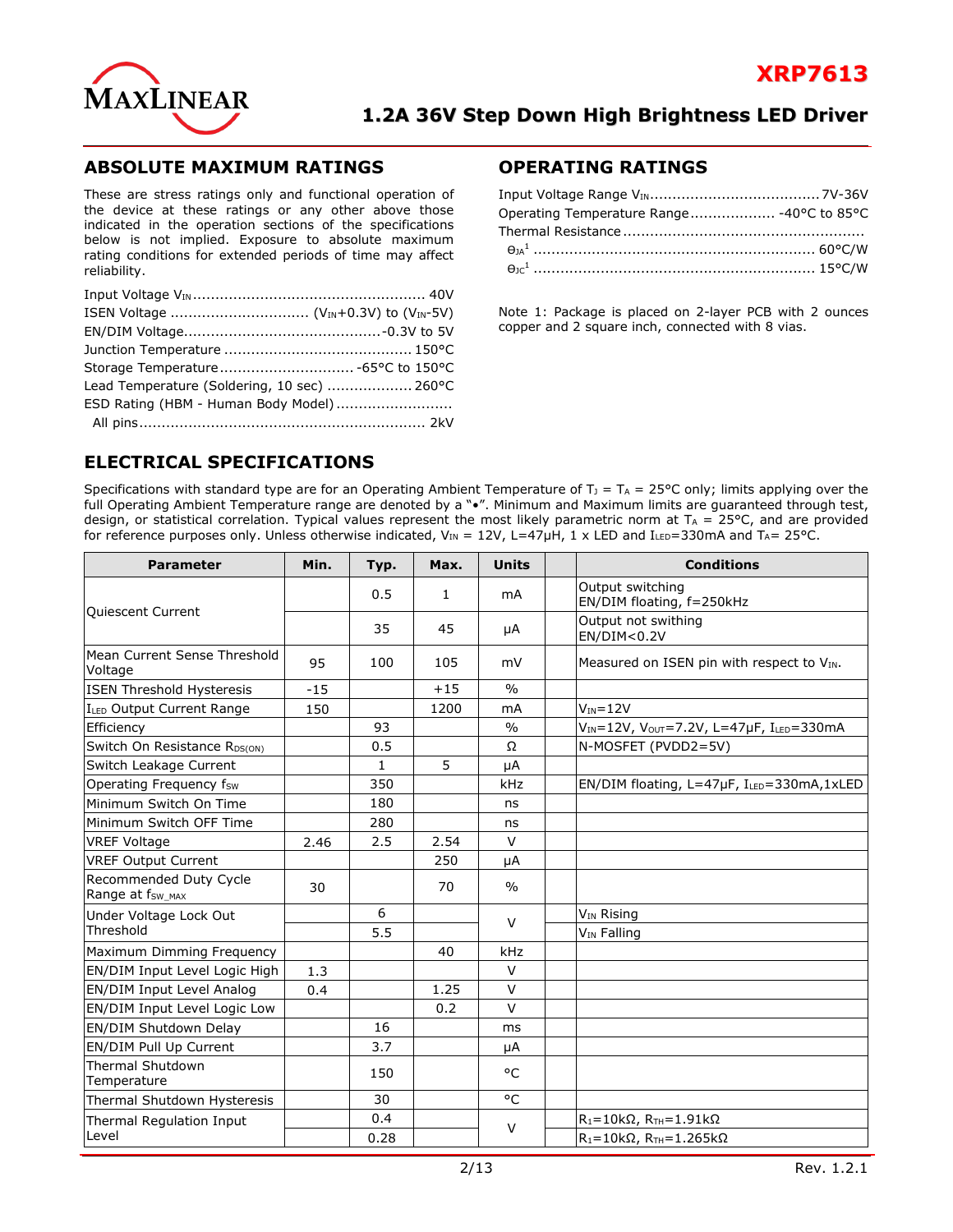

**XRP7613**

# **BLOCK DIAGRAM**



Fig. 2: XRP7613 Block Diagram

# **PIN ASSIGNMENT**



Fig. 3: XRP7613 Pin Assignment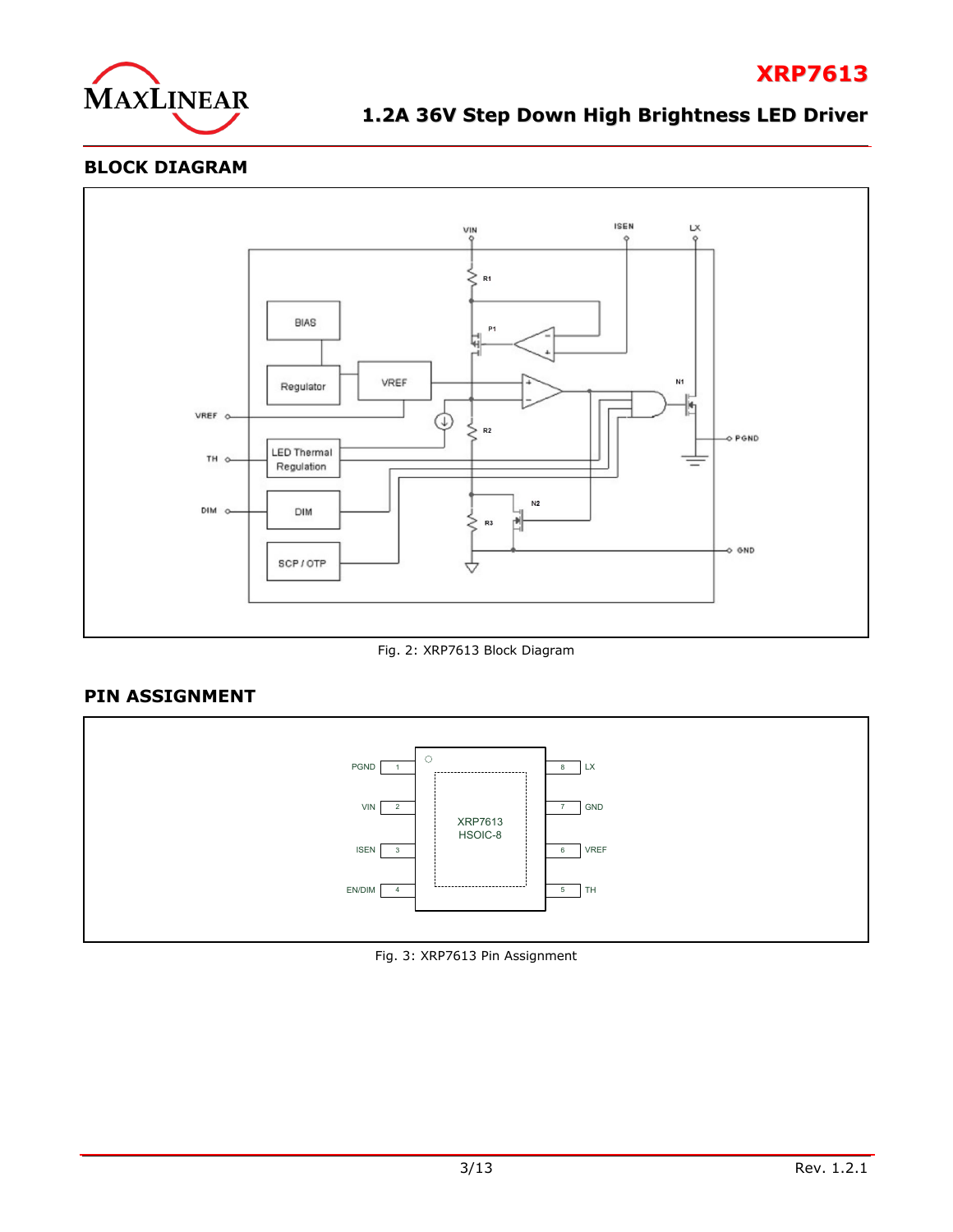

## **PIN DESCRIPTION**

| <b>Name</b> | <b>Pin</b>     | <b>Description</b>                                                                                                                                         |  |  |
|-------------|----------------|------------------------------------------------------------------------------------------------------------------------------------------------------------|--|--|
| <b>PGND</b> |                | Power ground pin.                                                                                                                                          |  |  |
| VIN         | 2              | Power supply input pin.<br>Place an input decoupling capacitor as close as possible to this pin.                                                           |  |  |
| ISEN        | 3              | LED current setting pin.<br>Connect resistor RSET from this pin to VIN (pin 2) to define nominal average LED current.                                      |  |  |
| EN/DIM      | $\overline{4}$ | Dimming and Enable pin.<br>For automatic startup, leave pin floating.                                                                                      |  |  |
| TН          | 5              | LED temperature protection sense input.<br>Connect temperature thermal sense resistors to turn off output current above a preset<br>temperature threshold. |  |  |
| <b>VREF</b> | 6              | Reference Voltage for thermal protection.                                                                                                                  |  |  |
| <b>GND</b>  |                | Ground pin.                                                                                                                                                |  |  |
| LX.         | 8              | Connect to the output inductor.                                                                                                                            |  |  |
| GND         | Exposed<br>Pad | Power ground pin.                                                                                                                                          |  |  |

### **ORDERING INFORMATION(1)**

| <b>Part Number</b> | <b>Ambient Temperature Range</b>                    | Package                  | <b>Packaging Method</b> | Lead-Free $(2)$ |
|--------------------|-----------------------------------------------------|--------------------------|-------------------------|-----------------|
| $IXRP7613IDBTR-F$  | $-40^{\circ}$ C $\leq$ T <sub>A</sub> $\leq$ +125°C | HSOICN-8<br>Exp. Pad     | Tape & Reel             | Yes             |
| IXRP7613EVB        |                                                     | XRP7613 Evaluation Board |                         |                 |

NOTE:

1. Refer to [www.maxlinear.com/XRP7613](http://www.maxlinear.com/XRP7613) for most up-to-date Ordering Information.

2. Visit [www.maxlinear.com](http://www.maxlinear.com/) for additional information on Environmental Rating.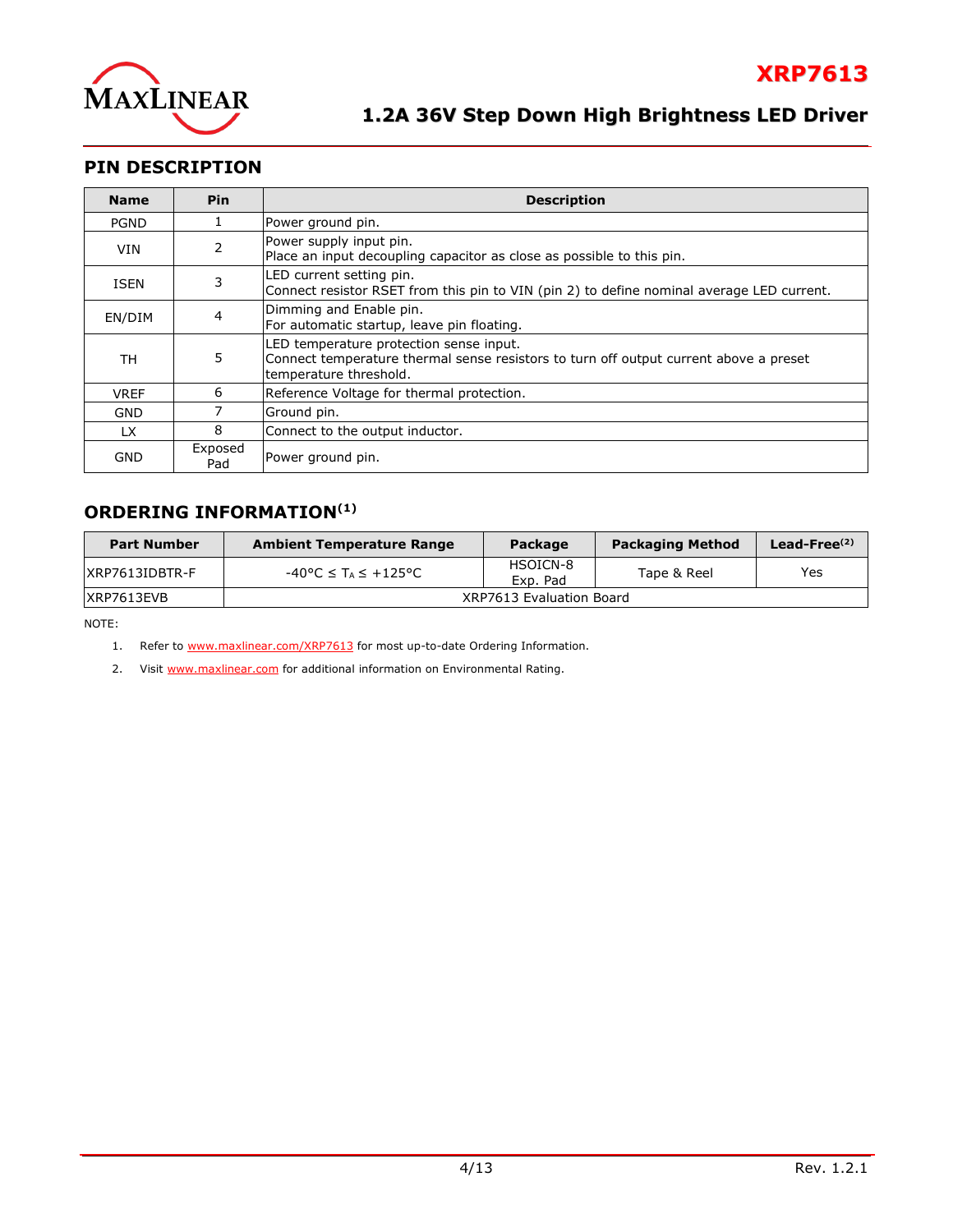

**XRP7613**

## **TYPICAL PERFORMANCE CHARACTERISTICS**





Fig. 6: V<sub>SET</sub> versus Input Voltage at I<sub>LED</sub>=330mA Fig. 7: V<sub>SET</sub> versus Input Voltage at I<sub>LED</sub>=770mA





Fig. 4: Efficiency versus Input Voltage Fig. 5: Efficiency versus Input Voltage





Fig. 8:  $V_{\text{SET}}$  versus Input Voltage at  $I_{\text{LED}}=1.1$ A Fig. 9: LED Current versus EN/DIM Voltage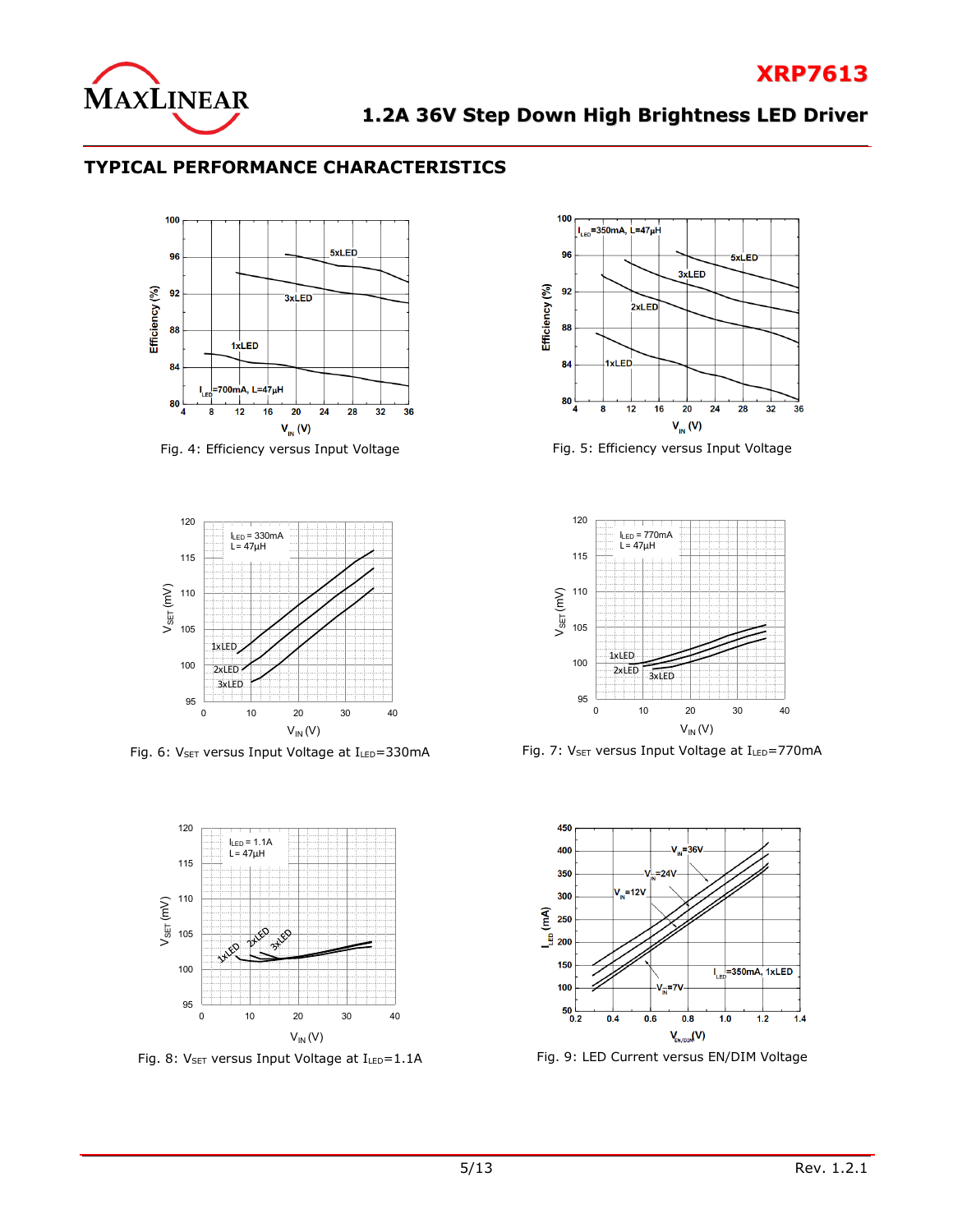







Fig. 10: Thermal Regulation Fig. 11: Thermal Regulation Threshold versus Temperature



Fig. 12: Switch Waveform  $V_{IN}$ =12V, I<sub>LED</sub>=350mA, 3 LEDs



Fig. 14: PWM Dimming  $V_{IN}$ =24V, Duty Cycle = 50%,  $f_{PWM}$ =40kHz



Fig. 13: Switch Waveform VIN=12V, ILED=700mA, 1 LED



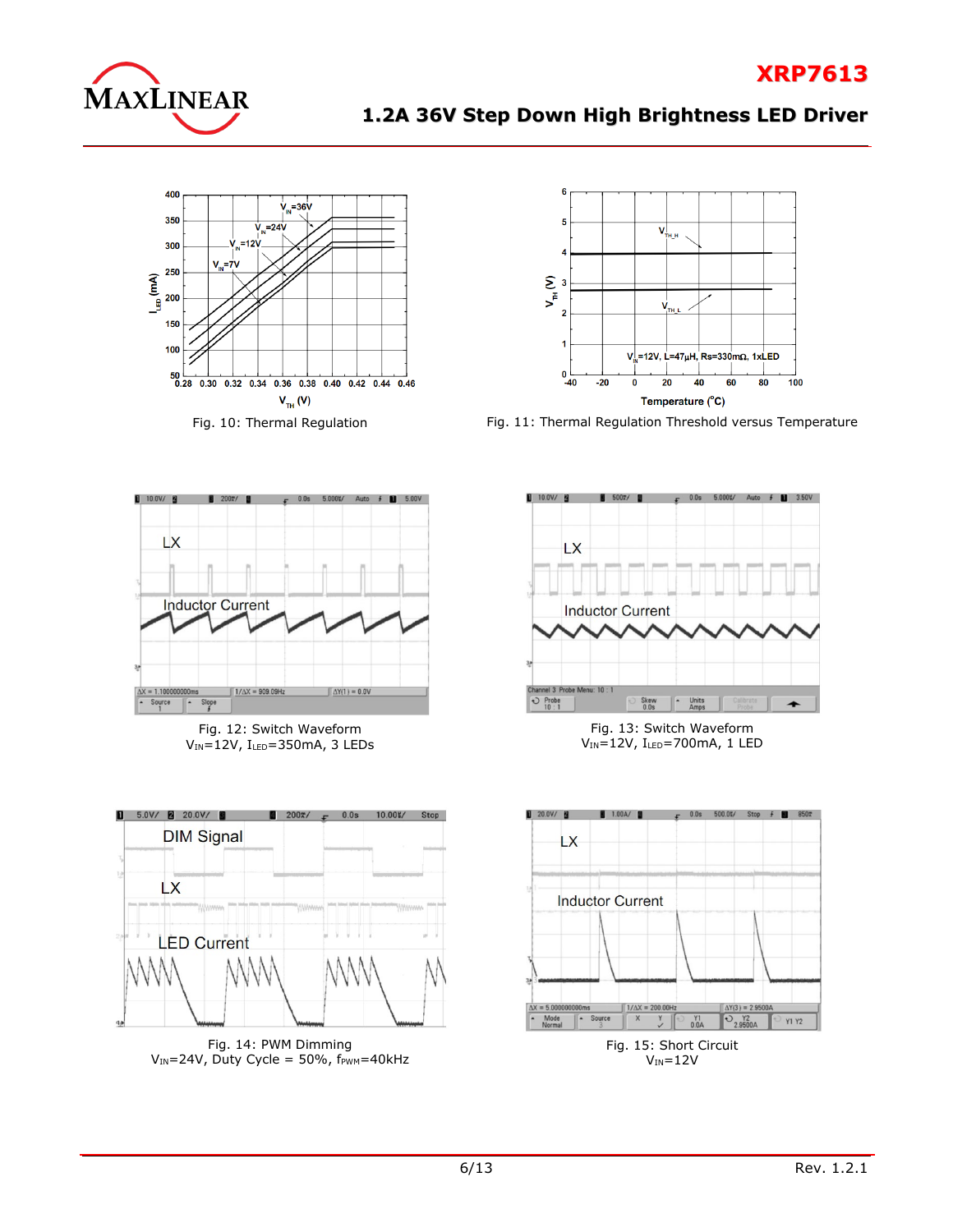

# **XRP7613**

# **1.2A 36V Step Down High Brightness LED Driver**



Fig. 16: frequency versus input voltage,  $I_{LED} = 330$ mA Fig. 17: frequency versus input voltage,  $I_{LED} = 770$ mA







Fig. 18: frequency versus input voltage, ILED=1.1A Fig. 19: PWM dimming at 25kHz, VIN=24V, 3xLED, L=47µH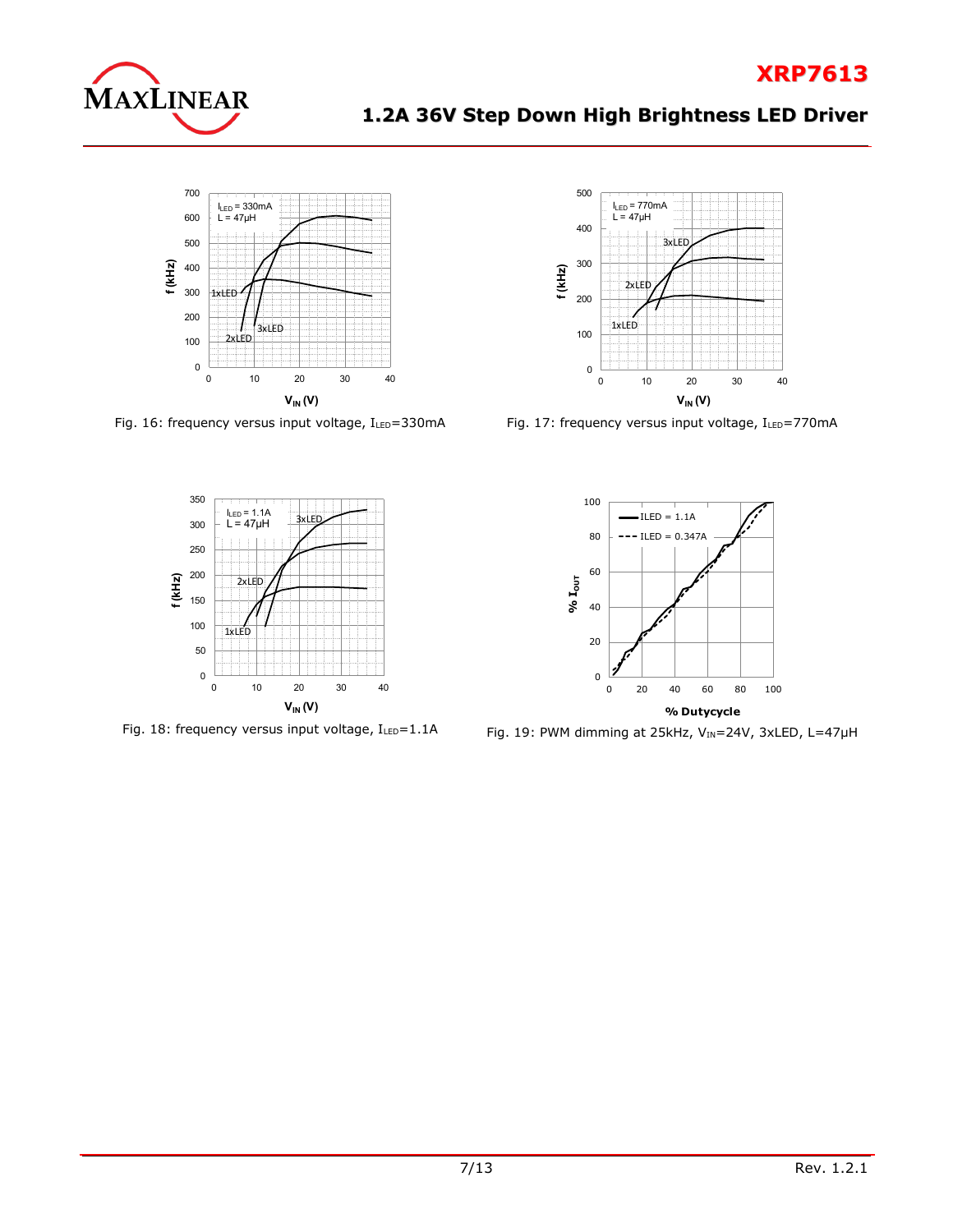

#### **APPLICATION INFORMATION**

#### **HYSTERETIC OPERATION**

The XRP7613 is a hysteretic step-down LED driver. It uses ±15% double-ended hysteresis to regulate the average LED current to the value programmed by RSET (refer to figure 1). The ±15% hysteresis is achieved with resistors R2 and R3 in the block diagram shown in figure 2. Average internal current through R1, R2 and R3 is given by  $I_{INT(AVG)} = 0.1V/R1$ . Note that voltage across RSET must be the same as voltage across R1. Therefore average LED current should be ILED(AVG)=0.1V/RSET. During off time FETs N1 and N2 are off. Inductor current  $I_L$  ramps down through the external Schottky diode and voltage at ISEN decreases. This, in turn, causes the  $I_{INT}$  to decrease. When  $I_{INT}$  falls 15% below  $I_{INT(AVG)}$ , comparator is triggered on (note that this should correspond to ILED falling 15% below  $I_{LED(AVG)}$ ). N1 and N2 turn on and on time commences. N2 shorts R3 and thereby requires a higher  $I_{INT}$  in order to trigger the comparator off. N1 shorts the inductor to ground,  $I_L$  ramps up and voltage at ISEN increases. This causes the  $I_{INT}$  to increase. When  $I_{INT}$  rises 15% above  $I_{INT(AVG)}$ , comparator is triggered off and the cycle repeats.

#### **TURN ON AND TURN OFF DELAY**

As explained above when  $I_{INT}$  falls 15% below  $I_{INT(AVG)}$ , the comparator is triggered on. However, it takes 280ns (nominal) before N1 turns on and LX transitions from high to low voltage (refer to figure 20). The turn on delay time results in inductor current ripple ΔI<sup>L</sup> to exceed the -15% hysteresis set by the internal control. Because this delay imposes a lower bound on the N1 off time, it has been called "Minimum Switch OFF Time" in the electrical specifications table.

When  $I_{INT}$  rises 15% above  $I_{INT(AVG)}$ , the comparator is triggered off. There is, however, a delay of 180ns before N1 turns off and LX transitions from low to high voltage. The turn off delay time results in ΔI<sup>L</sup> exceeding the +15% hysteresis set by the internal control. Because this delay imposes a lower bound on the N1 on time, it has been called "Minimum Switch ON Time" in the electrical specifications table.

Thus the delay times will cause the switching frequency to be lower than expected because the turn on and turn off time will take longer to complete. Graphs of typical switching frequency versus V<sub>IN</sub> for various operating conditions are shown in figures 16-18.

The delay times, under some operating conditions, may force the average current to deviate from  $I_{LED(AVG)} = 0.1 V/ R_{SET}$  if they cause asymmetric hysteresis. As an example in figure 20 the positive hysteresis is higher than the negative hysteresis and there is a positive offset. Average current is higher than  $0.1$ V/R<sub>SET</sub>. The effect of delay times on average current has been taken into account by measuring the voltage across RSET for various operating conditions. Graphs of  $V_{\text{SET}}$ versus  $V_{IN}$  are shown in (figures 6-8).



Fig. 20: Effect of Delay Times on Inductor and LED Current Ripple and Average Current

#### **SHUTDOWN CONTROL**

A shutdown control function is provided through the EN/DIM input pin. Connecting the EN/DIM input pin to ground or to a DC voltage lower than 200mV for longer than 20ms will completely shut down the XRP7613. In this state, the quiescent current is less than 35μA and the internal reference, error amplifier, comparators, and biasing circuitry completely turned off.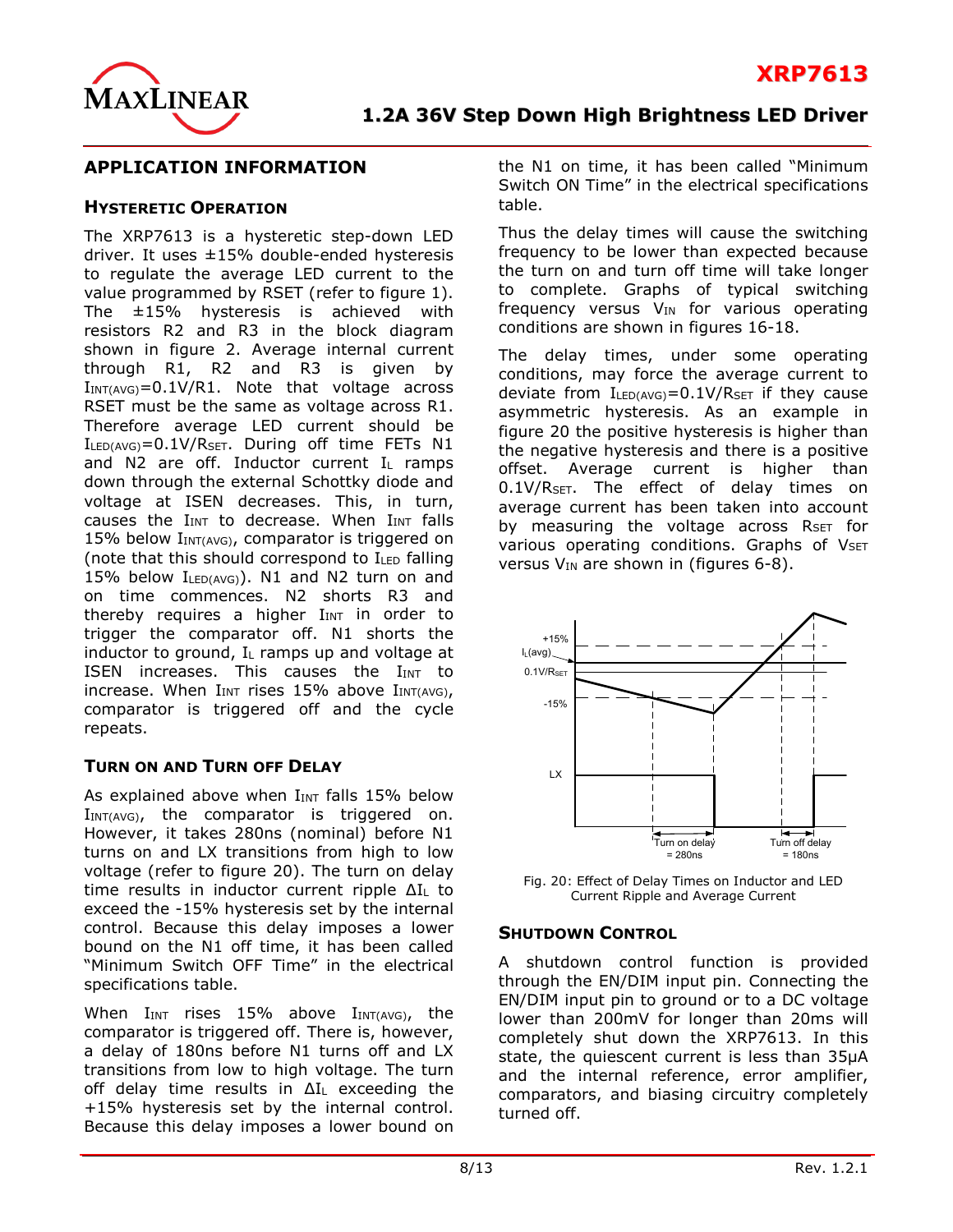

#### **SETTING THE LED CURRENT**

The output current ILED of XRP7613 can be set by the external sense resistor RSET. The relationship between  $I_{LED}$  and  $R_{SET}$  is

$$
R_{SET} = \frac{V_{SET}}{I_{LED}}
$$

V<sub>SET</sub> can be determined from graphs in figures 6-8. As an example for the operating conditions  $I_{LED} = 350$ mA,  $V_{IN} = 24V$ ,  $3xLED$ ;  $V_{\text{SET}} = 105 \text{mV}$  from figure 6.

#### **OPERATING FREQUENCY**

The operating frequency of the XRP7613 can be calculated from the following equation

$$
f_S = \frac{1}{T_{ON} + T_{OFF}}
$$

where  $f_s$  is the operating frequency,  $T_{ON}$  is the switch on time and T<sub>OFF</sub> is the switch off time.

The switch on time can be approximated from the following equation

$$
T_{ON} = \frac{L \times \Delta I_L}{V_{IN} - V_{LED} - I_{LED} \times (R_{SET} + R_L + R_{DS(ON)})}
$$

$$
T_{ON(MIN)} > 250ns
$$

The switch off time can be approximated from the following equation

$$
T_{OFF} = \frac{L \times \Delta I_L}{V_{LED} + V_D + I_{LED} \times (R_{SET} + R_L)}
$$

$$
T_{OFF(MIN)} > 350ns
$$

where  $V_{IN}$  is the input voltage

VLED is the total LED forward voltage

ILED is the LED average current

R<sub>SET</sub> is current sense resistance

 $R<sub>L</sub>$  is inductor resistance

 $R_{DS(ON)}$  is switch on resistance (0.5 $\Omega$  typ.)

L is the inductor value

ΔI<sup>L</sup> is the inductor peak to peak current

 $V<sub>D</sub>$  is diode forward voltage at the LED average current.

The recommended operating frequency should not exceed 1MHz.

#### **DIMMING CONTROL**

The XRP7613 offers two ways of achieving LED dimming: standard PWM dimming and analog dimming. The EN/DIM input pin is used not only to control the XRP7613 shutdown but also the PWM and analog dimming functions.

If dimming and/or shutdown controls are not required, the EN/DIM pin can be left floating for automatic turn on upon application of proper V<sub>IN</sub>.

#### **PWM Dimming**

A logic-level PWM signal applied to the EN/DIM pin can be used for PWM dimming control of the LEDs. This external signal turns the MOSFET gate drive on and off, thereby modulating the average current delivered to the LED proportional to the duty cycle of the PWM signal. The EN/DIM signal will shutdown the XRP7613 when  $EN/DIM = L$  and turn-on the XRP7613 when  $DIM = H$ . The  $DIM$  signal needs to be greater than 1.3V minimum to turn-on and less than 200mV to fully turn-off the device.

The maximum allowed PWM dimming frequency that can be applied is 40 KHz.

#### **Analog Dimming**

The average current delivered to the LED, ie the LED brightness, can also be controlled by applying a variable DC voltage signal to the EN/DIM pin.

A DC voltage greater than 1.25V will drive output LED current to 100% of the LED current as set by the external sense resistor RSET while a voltage lower than 200mV will shutdown the XRP7613. When analog dimming is required, the DC voltage range of EN/DIM should be between 0.4V to 1.25V in order modulating the average current delivered to the LED accordingly.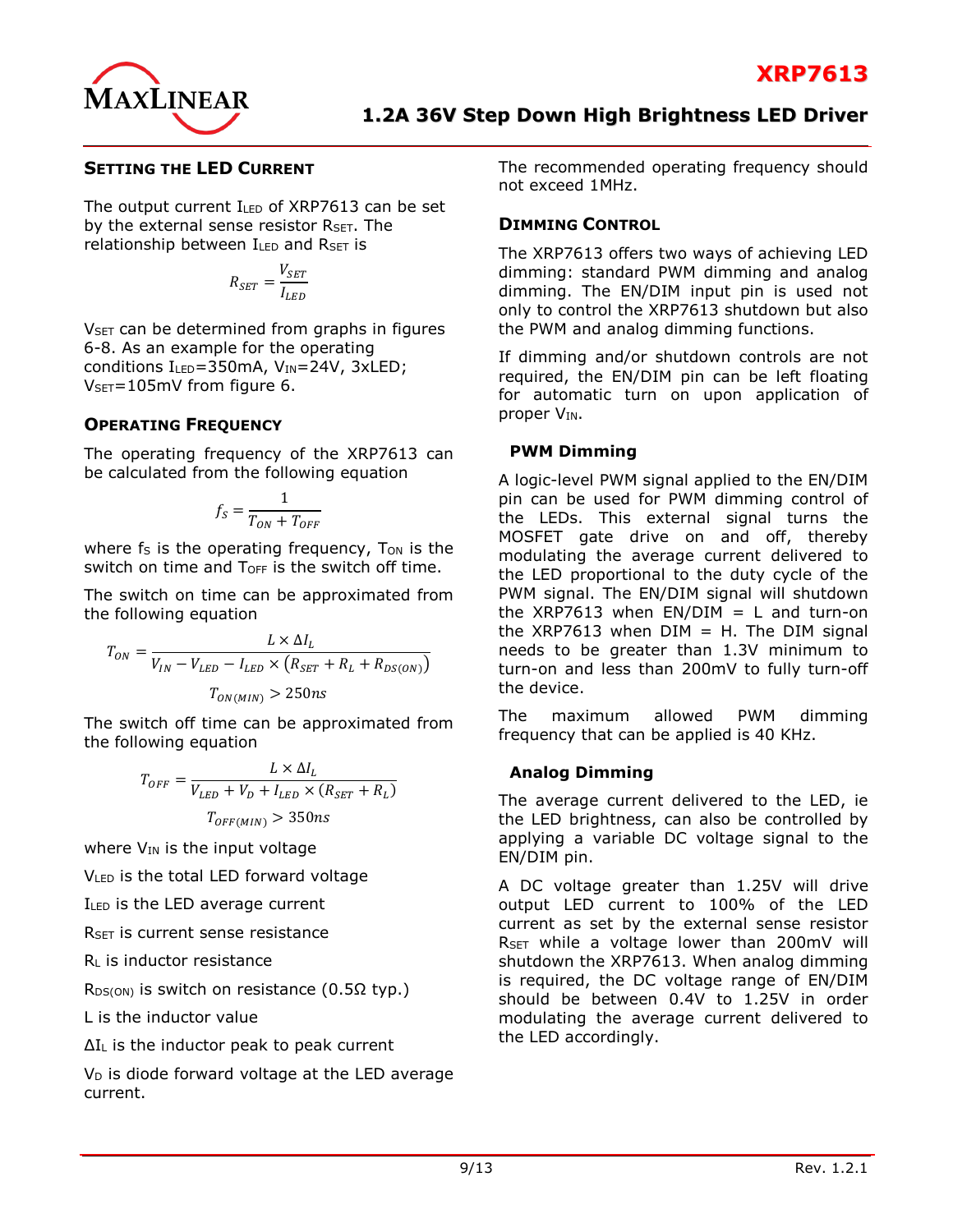

#### **PROTECTIONS**

#### **LED Open Circuit Protection**

Upon detection of an open-circuit on any LED connected to the XRP7613, the device will shut down.

#### **LED Short Circuit Protection**

Upon detecting a short-circuit on any LED connected to the XRP7613, the device will maintain the LED current as set by the external sense resistor RSFT.

#### **UVLO Protection**

The XRP7613 has an Under Voltage Lock-Out comparator to monitor the Input Voltage  $V_{IN}$ . The  $V_{IN}$  UVLO threshold is set internally: when  $V_{IN}$  pin is greater than 6.0V the XRP7613 is permitted to start up pending the removal of all other faults.

#### **LED Thermal Protection**

The XRP7613 includes a LED thermal regulation circuit to prevent an over temperature situation on the LED. When the LED temperature rises above a predefined threshold, the XRP7613 will reduce linearly the LED current from its nominal set value.



Fig. 21:  $V_{TH}$  Voltage

The XRP7613 continuously monitors the LED temperature by measuring the voltage on its TH pin. The  $V<sub>TH</sub>$  voltage is created through a resistive network of a negative temperature coefficient (NTC) thermistor  $R_{TH}$  and a fixed resistor  $R_T$  between VREF pin and ground.

By setting  $R_T = 10KΩ$  and using a 103KT1608 thermistor, the voltage on the TH pin will reduce to 0.4V when the LED temperature reaches 70°C. The LED average current will be decreased linearly when  $V<sub>TH</sub>$  is between 0.4V and 0.28V. If the LED temperature is over 90°C, the voltage on the TH pin will reduce to 0.28V and the LED will be turned off in order to decrease the LED temperature. When the voltage on the TH pin rises to 0.3V, the LED will be turned on again.

**1.2A 36V Step Down High Brightness LED Driver**

If the LED thermal regulation function isn't required, the TH pin should be connected directly to VREF pin to disable this function.

#### **DIODE SELECTION**

Schottky diodes, with their low forward voltage drop and fast reverse recovery, are the ideal choices for any XRP7613 applications. The forward voltage drop of a Schottky diode represents the conduction losses in the diode, while the diode capacitance (CT or CD) represents the switching losses. For diode selection, both forward voltage drop and diode capacitance need to be considered. Schottky diodes with higher current ratings usually have lower forward voltage drop and larger diode capacitance, which can cause significant switching losses. A Schottky diode with a 2A current rating is adequate for most XRP7613 applications.

#### **INPUT CAPACITOR SELECTION**

Ceramic capacitors with their low ESR values and small size are ideal for the XRP7613 applications. When selecting an input capacitor, a low ESR capacitor is required to minimize the noise at the device input. It may be necessary to add an extra small value ceramic type capacitor in parallel with the input capacitor to prevent any possible ringing.

#### **INDUCTOR SELECTION**

Recommended inductor values for the XRP7613 are in the range of 22µH to 68 µH. The inductor selected should have low core losses and low DCR.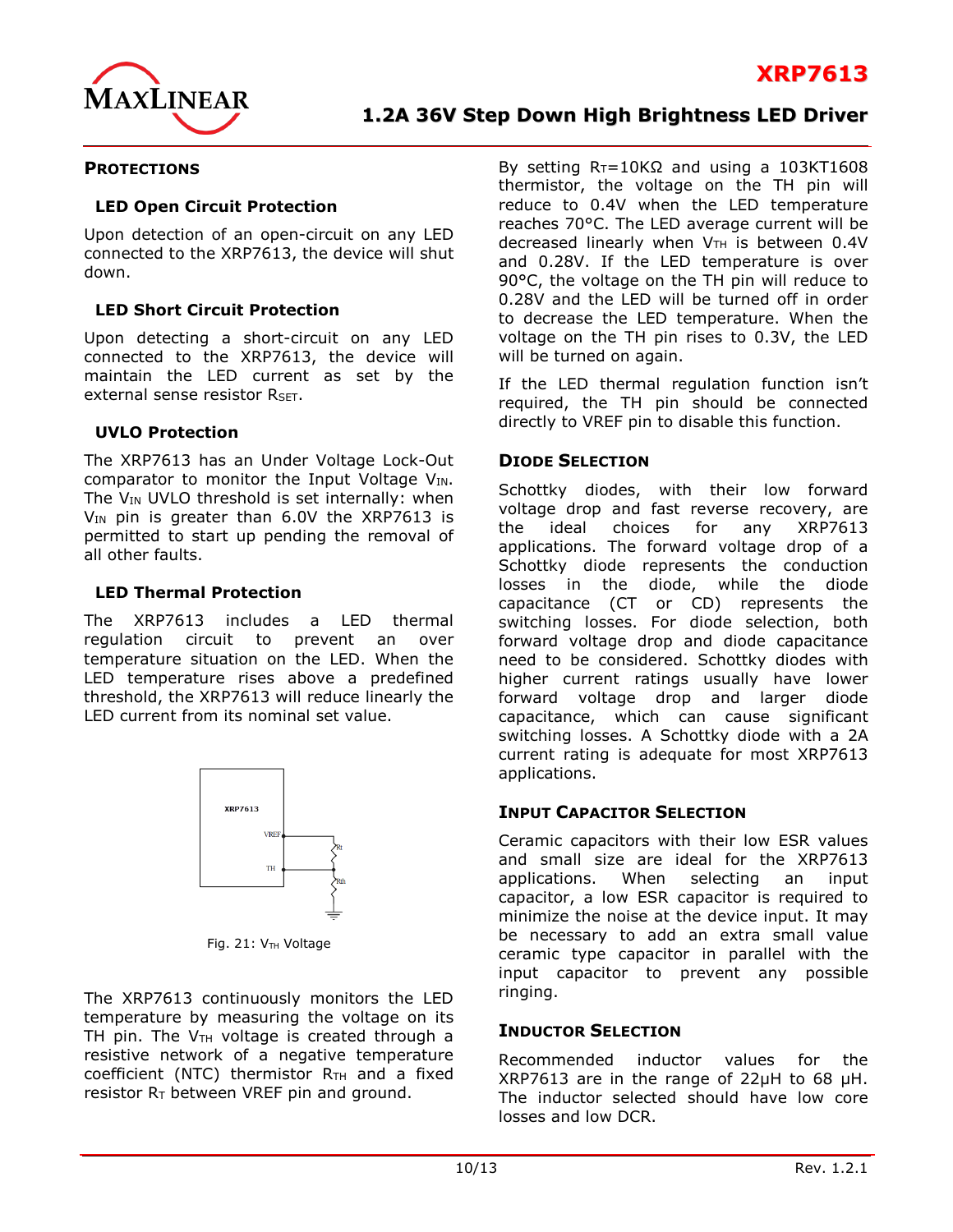

#### **LAYOUT CONSIDERATION**

For proper operations of XRP7613, the following guidelines should be followed.

1.The input capacitor should be placed as close as possible to the  $V_{IN}$  pin in order to reduce the input voltage ripple and noise.

2.The inductor, internal power switch, Schottky diode, output capacitor and the LEDs should be kept as close as possible.

3.PCB traces with large current should be kept short and wide.

5.Effect from noise can be reduced by placing the XRP7613 GND pin as close as possible to the ground pin of the input bypass capacitor.

6.The ISEN pin and VIN pin should be connected to the sense resistor directly. Traces should be routed away from any potential sources.

7.The VREF pin and TH pin should be connected to the LED thermal sense resistors directly. Traces should be routed away from any potential sources.



#### **TYPICAL APPLICATION CIRCUITS**

Fig. 22: Typical Application Diagram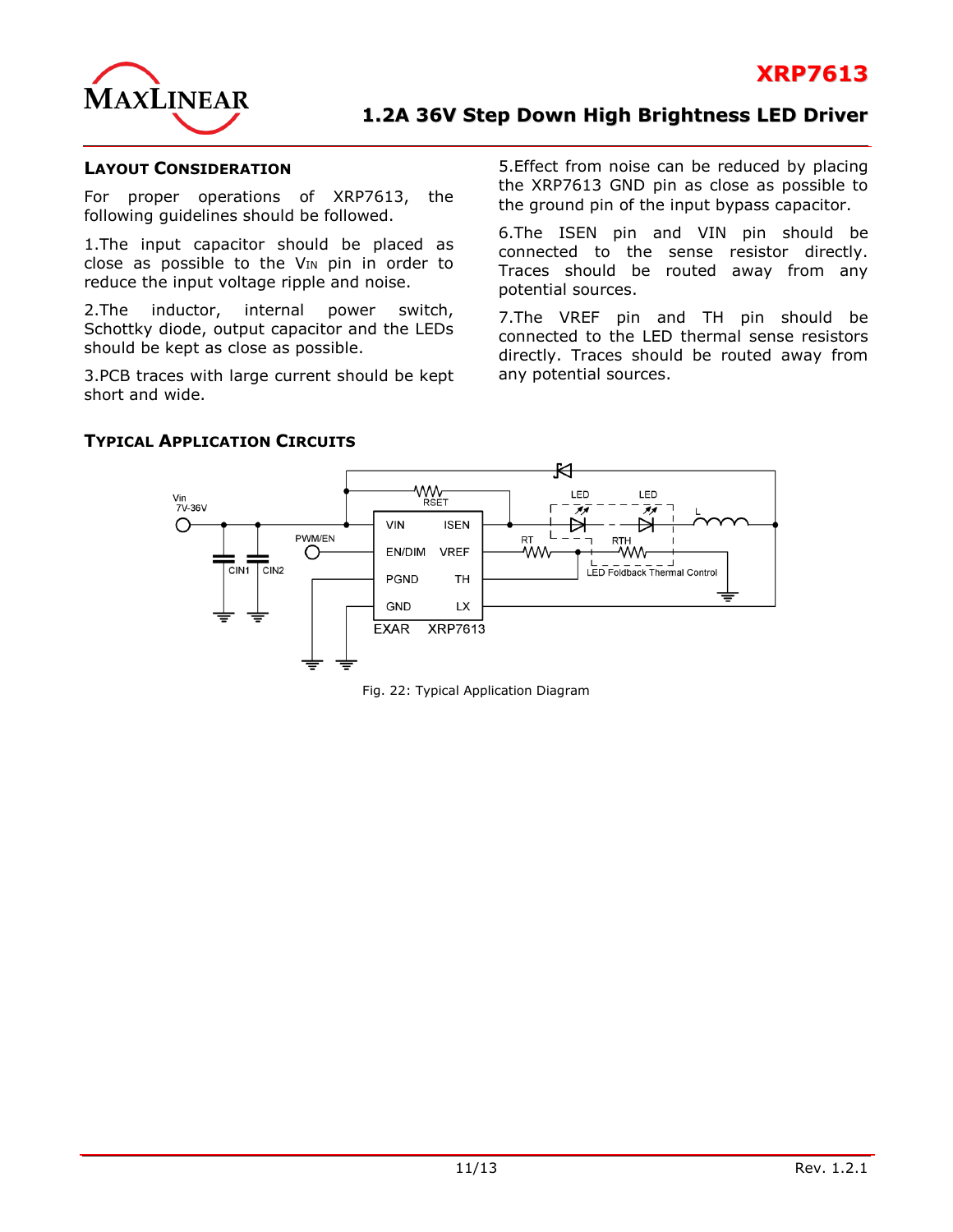

**XRP7613**

#### **MECHANICAL DIMENSIONS**

#### **8-PIN EXPOSED PAD SOIC**



- Note: 1. Refer to JEDEC MS-012E.
	- 2. Dimension "D" does not include mold flash, protrusions or gate burrs. Mold flash, protrusion or gate burrs shall not exceed 6 mil per side.
	- 3. Dimension "E" does not include inter-lead flash or protrusions.
	- 4. Controlling dimension is millimeter, converted inch dimensions are not necessarily exact.

|                                  | SOP-8 Exposed Pad(Heat Sink) |          |  |  |
|----------------------------------|------------------------------|----------|--|--|
| $-0$ $\equiv$ $\times$ $\approx$ | <b>MILLIMETERS</b>           |          |  |  |
|                                  | MIN.                         | MAX.     |  |  |
| Α                                | 1.35                         | 1.75     |  |  |
| A1                               | 0.00                         | 0.15     |  |  |
| в                                | 0.31                         | 0.51     |  |  |
| $\mathbf C$                      | 0.17                         | 0.25     |  |  |
| D                                | 4.80                         | 5.00     |  |  |
| E                                | 3.80                         | 4.00     |  |  |
| е                                |                              | 1.27 BSC |  |  |
| н                                | 5.80                         | 6.20     |  |  |
| h                                | 0.25                         | 0.50     |  |  |
| L                                | 0.40                         | 1.27     |  |  |
| q                                | О°                           | 8°       |  |  |
| D <sub>1</sub>                   | 1.5                          | 3.5      |  |  |
| E1                               | 1.0                          | 2.55     |  |  |